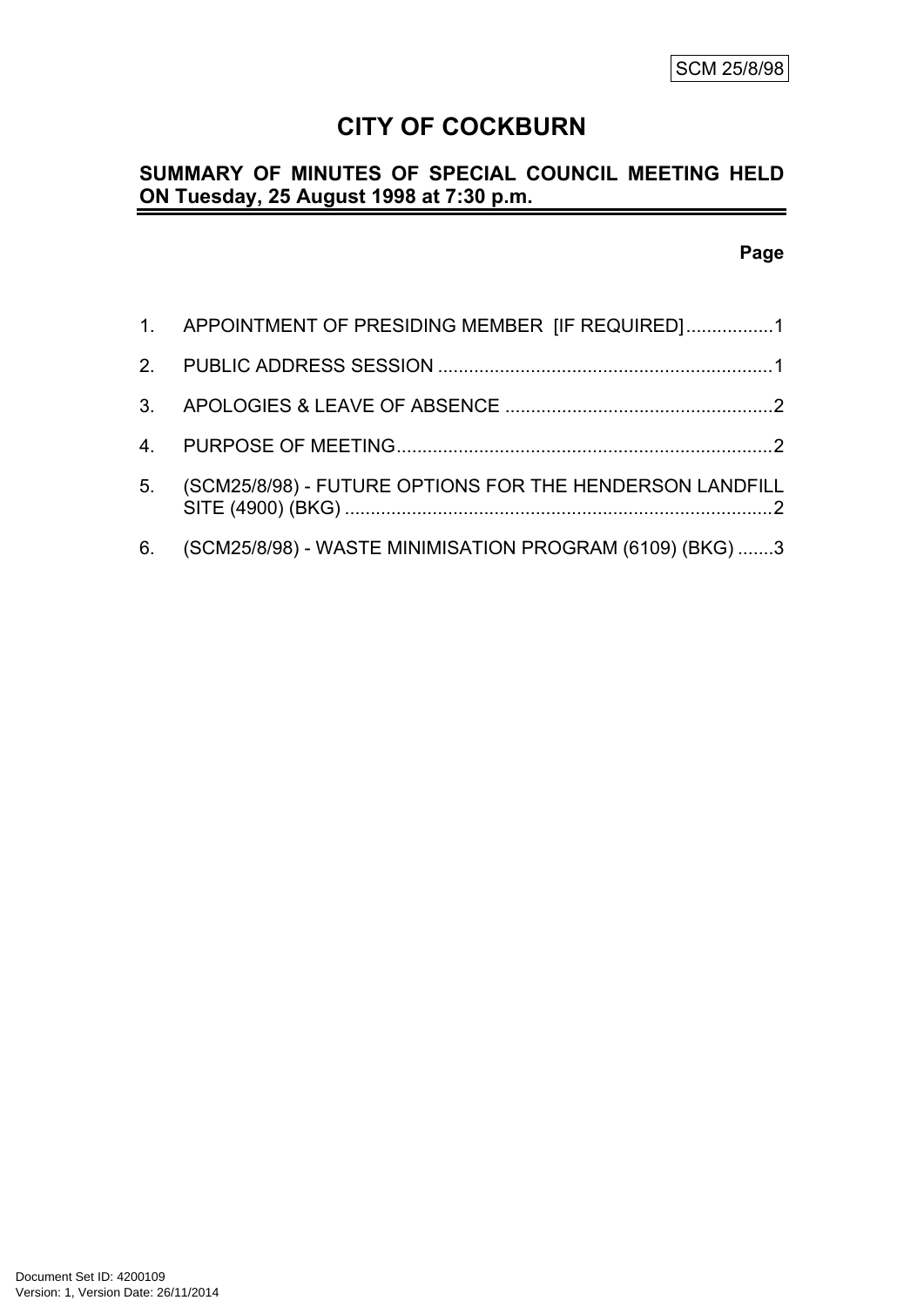Document Set ID: 4200109<br>Version: 1, Version Date: 26/11/2014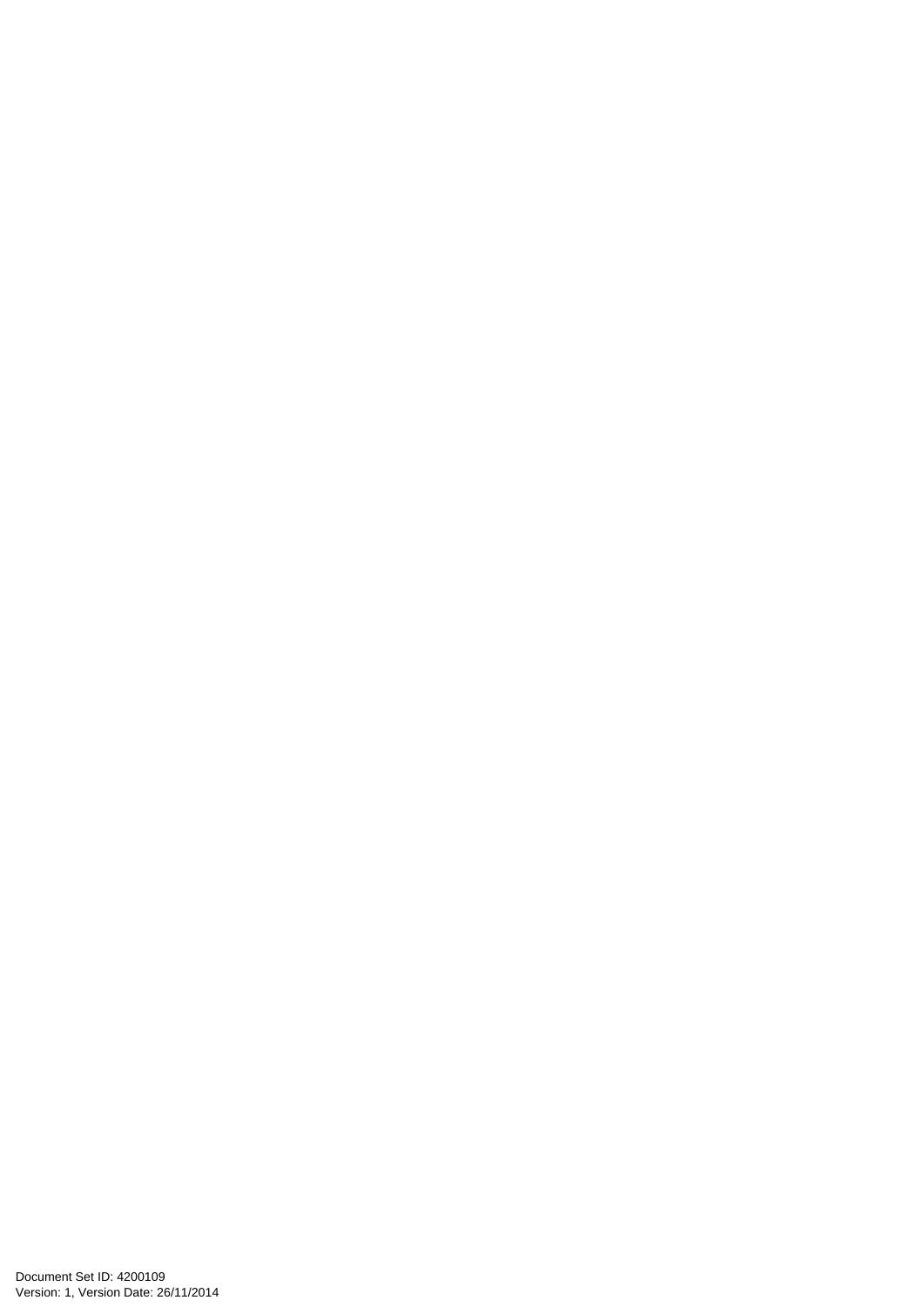# **CITY OF COCKBURN**

## **MINUTES OF SPECIAL COUNCIL MEETING HELD ON TUESDAY, 25 AUGUST 1998 AT 7:30 P.M.**

#### **PRESENT:**

#### **COMMITTEE MEMBERS**

| Mr J Grljusich | Mayor      |
|----------------|------------|
| Mr S Lee       | Councillor |
| Mr D Elpitelli | Councillor |
| Mrs S Hunt     | Councillor |
| Mr R A Lees    | Councillor |
| Mr J Ostojich  | Councillor |
| Mr L Humphreys | Councillor |
| Mr L Howlett   | Councillor |
| Mrs N Waters   | Councillor |
| Mr J Gianoli   | Councillor |
|                |            |

### **IN ATTENDANCE**

| Mr R W Brown    | $\sim$ | <b>Chief Executive Officer</b>       |
|-----------------|--------|--------------------------------------|
| Mr A T Crothers | $\sim$ | Director, Finance                    |
| Mr B K Greay    | $\sim$ | Director, Engineering                |
| Mr R Jack       |        | Parks & Waste Services Engineer      |
| Mr D Walsh      | $\sim$ | Manager, Environmental Services      |
| Mrs S Ellis     | $-$    | Secretary to Chief Executive Officer |
|                 |        |                                      |

The Presiding Member declared the meeting open at 7:30pm.

## <span id="page-2-0"></span>**1. APPOINTMENT OF PRESIDING MEMBER [IF REQUIRED]**

## <span id="page-2-1"></span>**2. PUBLIC ADDRESS SESSION**

Nil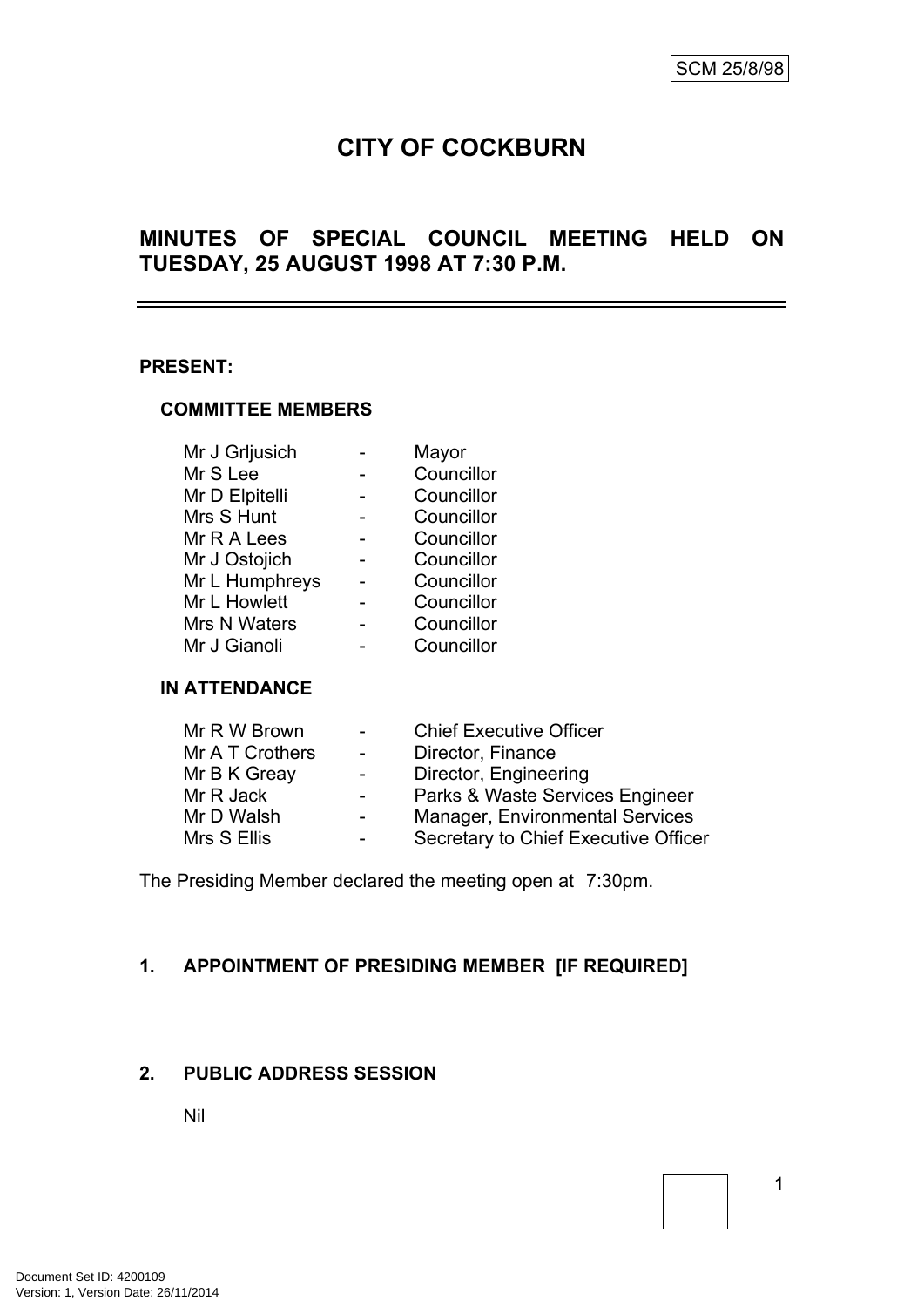## SCM 25/8/98

## <span id="page-3-0"></span>**3. APOLOGIES & LEAVE OF ABSENCE**

Clr M. Pecotic - Leave of Absence Clr B. Wheatley - Apology Clr T. Battalis - Apology

### <span id="page-3-1"></span>**4. PURPOSE OF MEETING**

The purpose of the meeting is:

- 1) To consider the options discussed at a Workshop with regard to the future of the Henderson Landfill Site, as per Council's decision of the 17<sup>th</sup> March '98; and
- 2) To consider the options also discussed at the Workshop, with regard to the Waste Minimisation Programme.

### <span id="page-3-2"></span>**5. (SCM25/8/98) - FUTURE OPTIONS FOR THE HENDERSON LANDFILL SITE (4900) (BKG)**

#### **RECOMMENDATION**

That the Council determines that its objective with regard to the Henderson landfill site is:

- (1) To sell 40% of the Henderson Landfill Site business
	- (a) with Council staff continuing to manage and operate the site; or
	- (b) with the purchaser managing and operating the site.
- (2) That the land not be included in any sale of the business.
- (3) To appoint consultants to prepare a business plan based on (1) and (2) above.

## **COUNCIL DECISION**

Moved Clr Ostojich seconded Clr Lees, that the recommendation be set aside and that Council maintain a status quo on the site and the business surrounding the site.

2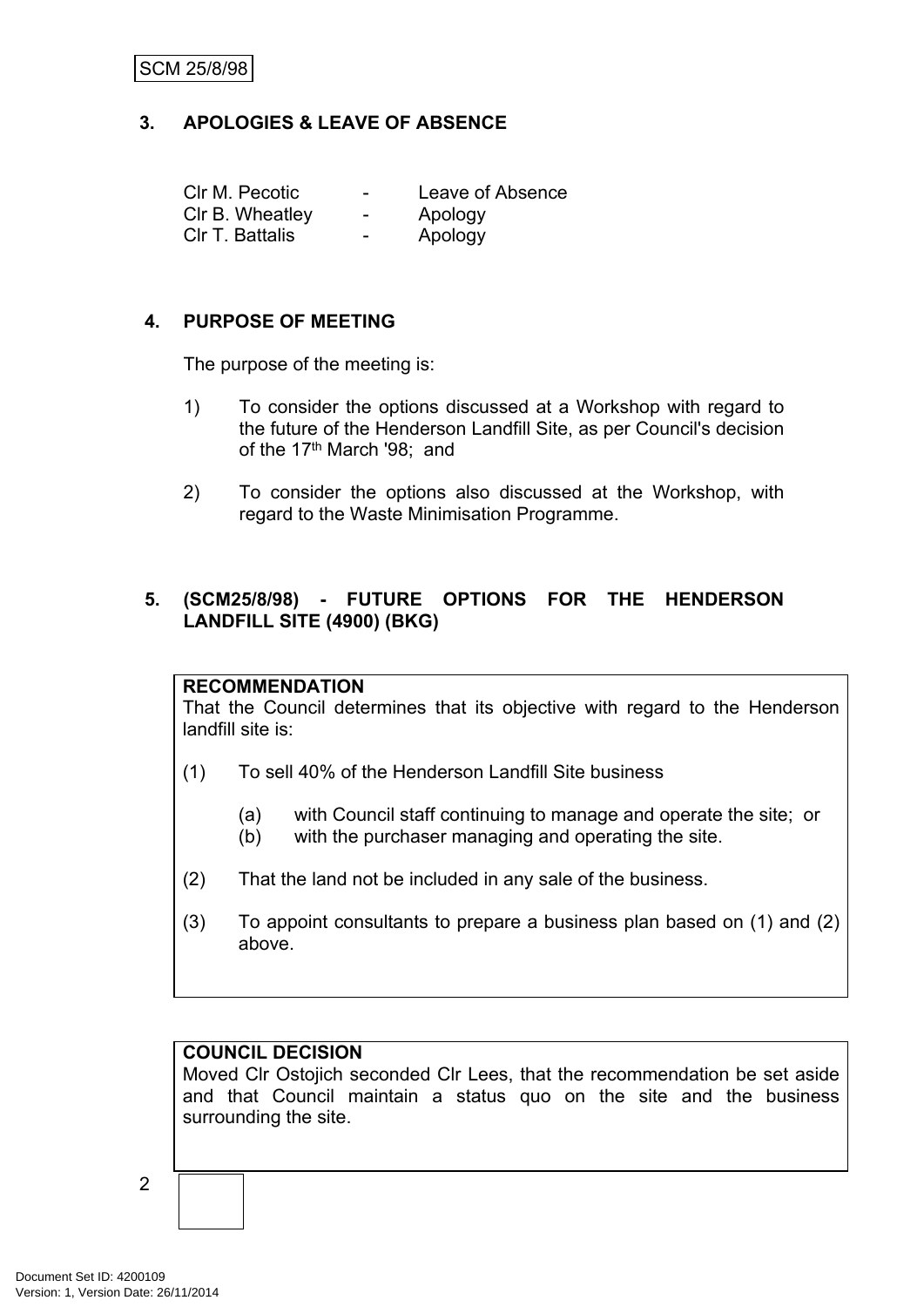## AT THIS POINT THE TIME BEING 7:49PM, CLR LEE LEFT THE MEETING AND RETURNED AT 7:50PM DURING DISCUSSION OF THE MATTER.

## **MOTION PUT AND CARRIED**

## <span id="page-4-0"></span>**6. (SCM25/8/98) - WASTE MINIMISATION PROGRAM (6109) (BKG)**

## **RECOMMENDATION**

That Council resolve:

- (1) to reaffirm its decision to divert a minimum of 50% of its waste going to landfill by the year 2000.
- (2) to reaffirm its decision to support the Southern Metropolitan Council's Waste Management Strategy including the Regional Resource Recovery Centre.
- (3) that the Business Plan from the Southern Metropolitan Regional Council for the establishment of a Regional Resource Recovery Centre incorporating a materials sorting facility, a greenwaste composting plant and an in-vessel food stuff composting plant at the Canning Vale site be considered at the October SPC meeting.
- (4) to advise the South West Metropolitan Regional Council of its decision on the business plan by 20 October 1998.

## **COUNCIL DECISION**

Moved Clr Lees seconded Clr Waters, that Mr Stuart McCall of the South West Group, give a presentation to Council in relation to Waste Minimisation.

## **MOTION LOST**

Moved Clr Elpitelli seconded Clr Gianoli, that the recommendation be adopted subject to item (3) being amended to read:

(3) that the Business Plan from the Southern Metropolitan Regional Council for the establishment of a Regional Resource Recovery Centre incorporating a materials sorting facility, a greenwaste composting plant and an in-vessel food stuff composting plant at the Canning Vale and/or Henderson sites, be considered at the October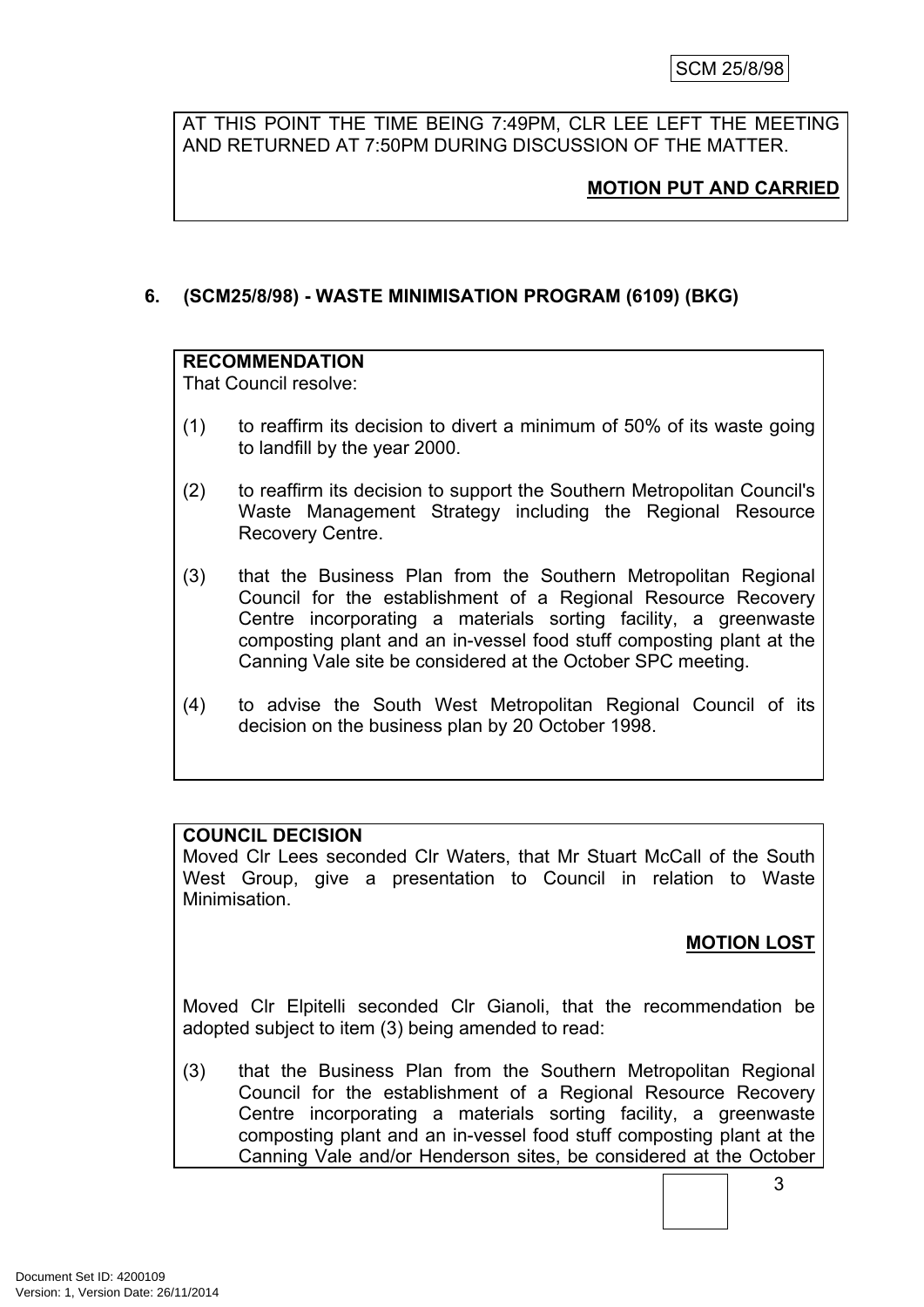## SPC meeting.

## **MOTION WITHDRAWN WITH PERMISSION OF COUNCIL**

Moved Clr Elpitelli seconded Clr Humphreys, that the recommendation be set aside and that:

- (1) Council reaffirm its decision to divert a minimum of 50% of its waste going to landfill by the year 2000.
- (2) Council reaffirm its decision to support the Southern Metropolitan Council's Waste Management Strategy including the Regional Resource Recovery Centre.
- (3) the Business Plan from the Southern Metropolitan Regional Council for the establishment of a Regional Resource Recovery Centre incorporating a materials sorting facility, a greenwaste composting plant and an in-vessel food stuff composting plant at the Canning Vale site be considered at the October SPC meeting.
- (3A) the SPC consider and enter into a discussion with the South West Metropolitan Regional Council in regards to considering utilising the Henderson site.
- (4) Council advise the South West Metropolitan Regional Council of its decision on the Business Plan by 20 October 1998.
- (5) Council establish a Business Plan to have its own recycling plant at Henderson -
	- on its own rights;
	- as a joint venture with other Councils or other interested parties.
- (6) Council agrees that inspection of operating plants such as the Atlas Facility and Cleanaway's MRF should be undertaken.
- (7) Council convenes a Workshop Meeting of Council to be held to consider the above matters.

## **MOTION PUT AND LOST**

Moved Clr Ostojich seconded Clr Howlett, that this matter be referred to the next SPC meeting for the formulation of a strategy on how this Council is to deal with the matter.

## **CARRIED**

4